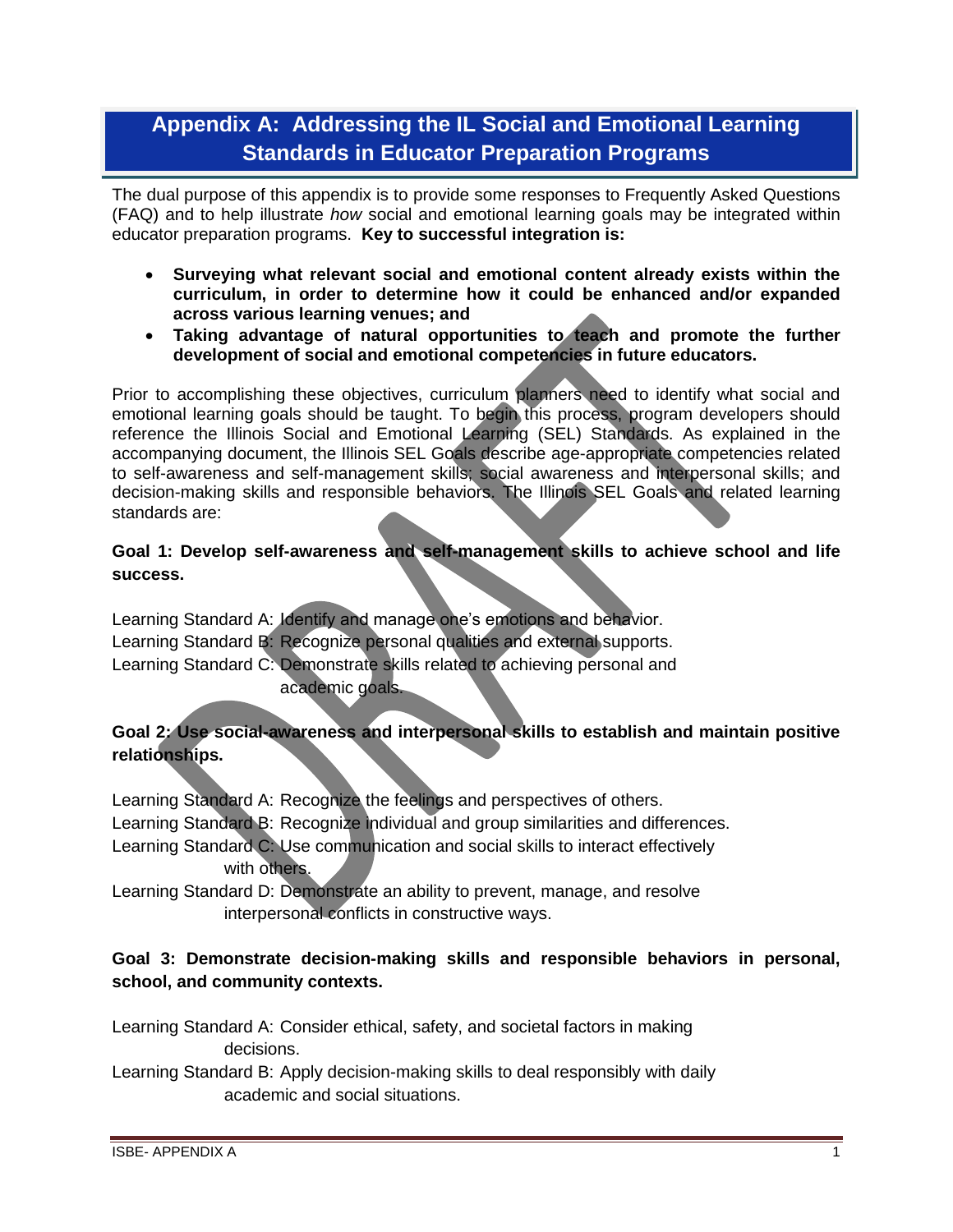Learning Standard C: Contribute to the well-being of one's school and community.

To learn more about the goals of social and emotional learning and view the complete Illinois SEL Goals, including age-level distinctions and more specific sub-learning standards, curriculum planners may visit the following Illinois State Board of Education webpage: [http://www.isbe.net/ils/social\\_emotional/standards.htm.](http://www.isbe.net/ils/social_emotional/standards.htm)

## *Section 1: What social and emotional learning goals should be taught?*

Once curriculum designers for educator preparation programs have conducted a thorough review of the Illinois SEL Goals, they may extrapolate the corresponding knowledge, skills, and attitudes required for educators to support SEL Goal development in students. By determining what social and emotional skills students need to thrive personally and professionally, program developers can identify the teacher qualifications that are necessary to teach, facilitate, and model these skills. The competencies to be developed in educator candidates may be prioritized according to several criteria, including but not limited to:

- What social and emotional competencies align and contribute to the stated mission, vision, philosophies, and/or goals of the teacher preparation program?
- What social and emotional knowledge, skills, and attitudes equip educators to help students best prepare for successful endeavors now and in the future?
- What social and emotional competencies complement curricular goals, including teacher competency related to academic content standards?

What social and emotional knowledge, skills, and attitudes would most enhance an educator's professional experience and school climate? The prioritization of SEL goals and learning standards may also be related to various conceptual or content topics emphasized within the existing educator preparation program. For instance, educator efforts to increase **engagement** may relate closely to the promotion of SEL Goal 1 in relation to self-awareness and selfmanagement and Illinois SEL Goal 2 which emphasizes social interactions. Other examples of concepts supporting SEL Goals include but are not limited to:

- Multi-tiered Systems of Support
- Child Development
- Conditions for Learning
- Collaborative Learning
- Student-Teacher Interactions
- Diversity and Equity Issues
- Barriers to Learning
- Classroom Management/Discipline
- **•** Restorative Practices

Once priority concepts or content are established, curriculum planners may chart the knowledge and skills educators would need to foster students' development of the specific Illinois SEL Learning Standards related to each priority concept.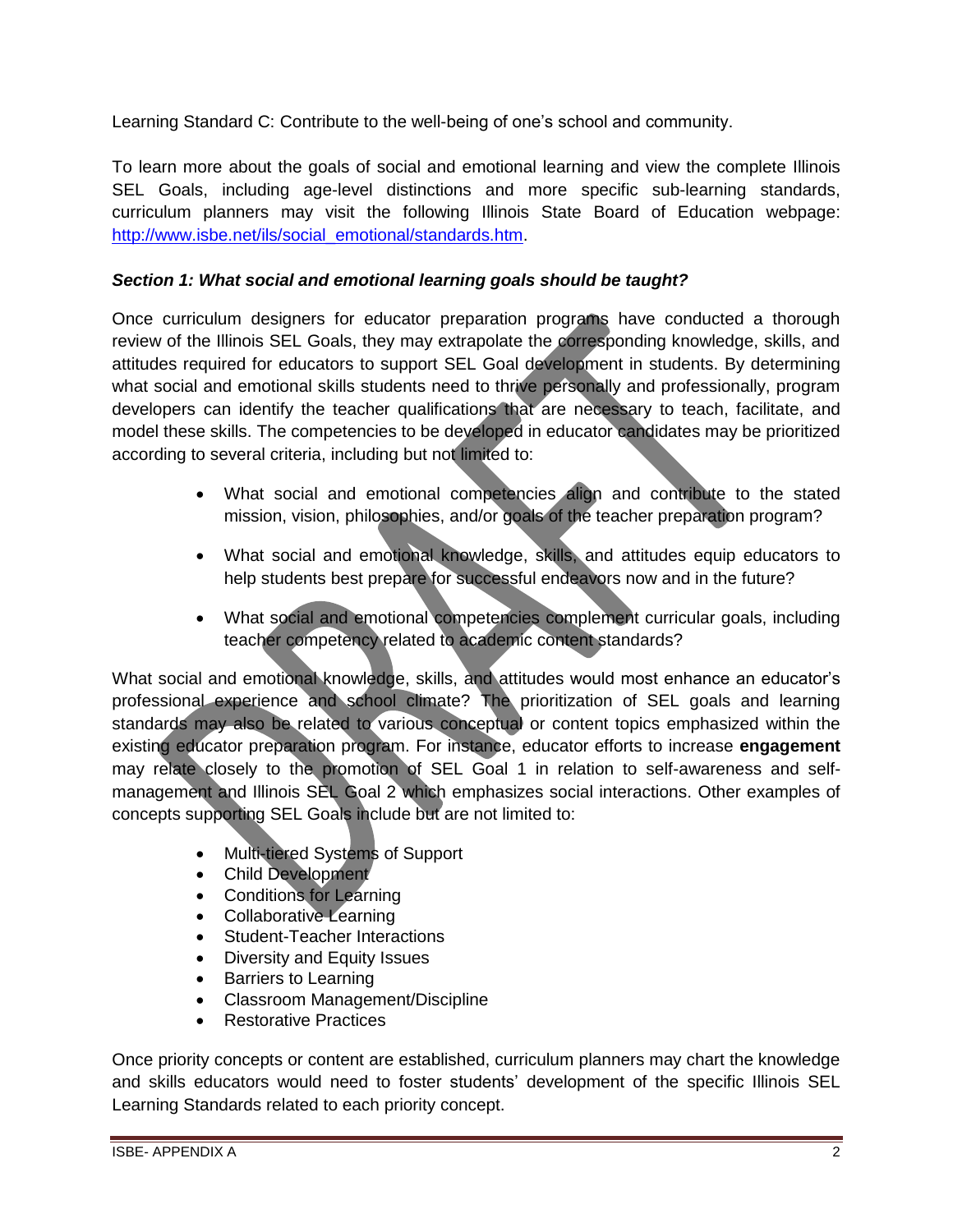For example, curriculum planners may choose to explicitly focus on the competencies educators would need to promote SEL Goal 2, Learning Standard C: "Use communication and social skills to interact effectively with others," because a) it aligns with the program premise that learning is best supported within learning communities, b) it aligns with the program's emphasis on promoting college and career readiness skills in students, and/or c) it is a skill area in which increased competency would not only benefit students, but would benefit professionals in their work settings as well.

Corresponding knowledge and skills related to educator practices may then be identified.

For instance:

| <b>SEL Standard C:</b>                                                           | Educator Knowledge:                                                                     | <b>Educator Skills:</b>                                                   |  |
|----------------------------------------------------------------------------------|-----------------------------------------------------------------------------------------|---------------------------------------------------------------------------|--|
| "Use communication and<br>social skills to interact<br>effectively with others." | Child development stages in<br>relation to social interactions                          | Use of respectful language in<br>interactions with others                 |  |
|                                                                                  | Strategies to create optimal<br>conditions for student<br>interaction and collaboration | Creation of norms when working<br>within a collaborative pair or<br>group |  |
|                                                                                  | Etc.                                                                                    | Etc.                                                                      |  |
|                                                                                  |                                                                                         |                                                                           |  |

### *Section 2: Who should be included in social and emotional learning capacity building?*

Once target concepts and skills are identified, the educator skills necessary to promote them can be mapped throughout the curriculum for educational professional candidates. The scope of social and emotional capacity-building must extend across professional educator roles in order to ensure consistency in awareness, skill development, and modeling for students. Therefore, the infusion of social and emotional learning goals into educator preparatory programs should span courses for future administrators, teachers, and pupil support personnel. Shared themes and common language should blanket all levels of professional preparation, complemented by instructional attention to the unique contextual considerations of each professional position.

### **Future Administrators**

The promotion of social and emotional learning in schools is most effective if prioritized by administrative leaders at the system-level and communicated as clear expectations of all professionals within a school building. In order to prepare future administrators as leaders in this arena, curriculum developers should be intentional in their design.

For example, if school safety has been identified as a priority concept, program developers might consider building administrators' capacity related to establishing discipline policies that promote all three SEL Goals. For instance, some administrator competencies under Goal 1 may include: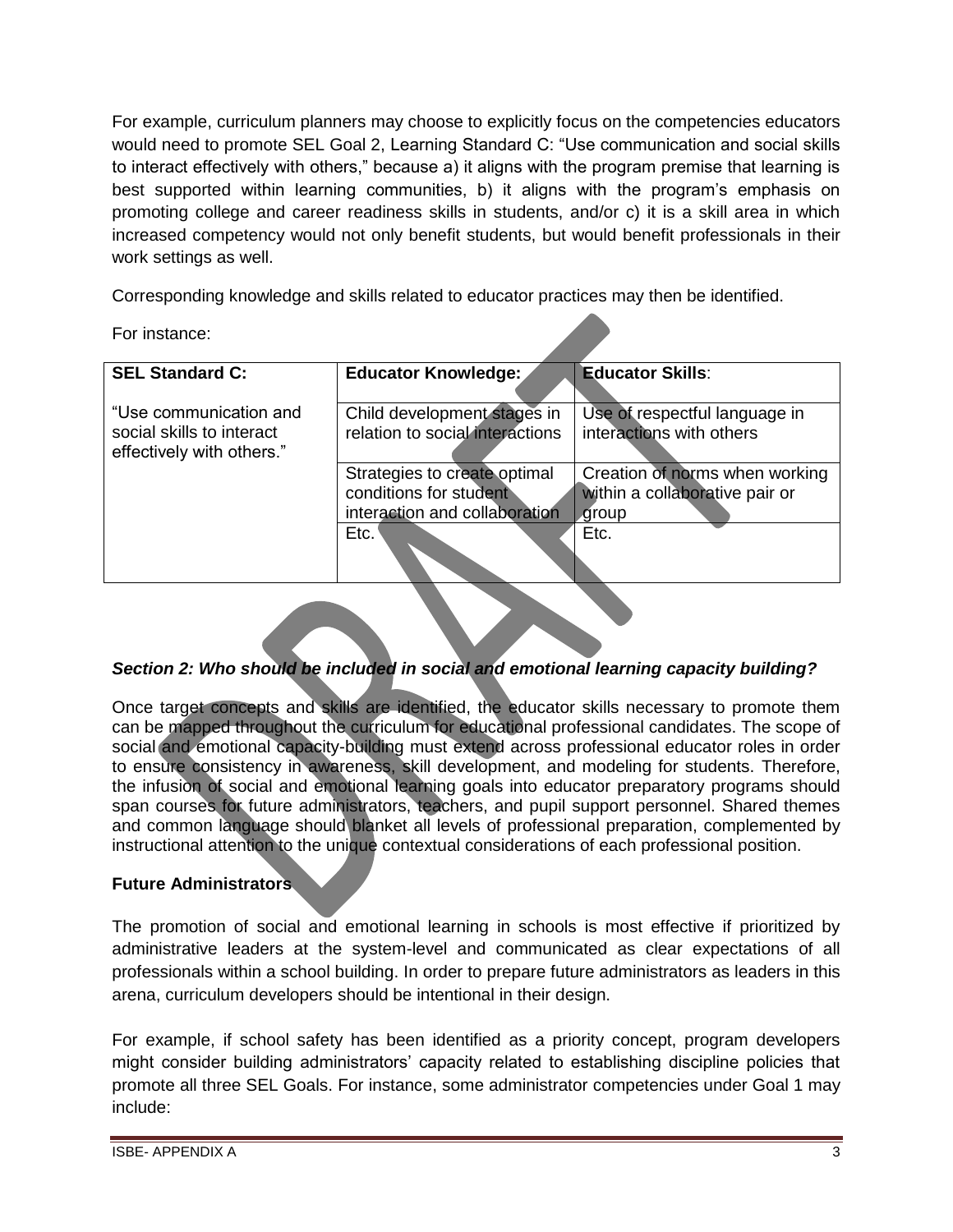| <b>SEL Standard A:</b>                                | <b>Educator Knowledge:</b>                                                                                                                                    | <b>Educator Skills:</b>                                                                                                                               |
|-------------------------------------------------------|---------------------------------------------------------------------------------------------------------------------------------------------------------------|-------------------------------------------------------------------------------------------------------------------------------------------------------|
| "Identify and manage one's<br>emotions and behavior." | Child development stages in<br>relation to self-awareness<br>and management                                                                                   | Use of developmentally<br>appropriate discipline<br>measures                                                                                          |
|                                                       | Strategies to effectively<br>support students as they<br>process the emotions and<br>inappropriate behavior(s) that<br>resulted in the disciplinary<br>action | Creation of a discipline<br>structure that includes social<br>and emotional instruction<br>and/or reflection related to the<br>inappropriate behavior |
|                                                       | Etc.                                                                                                                                                          | Etc.                                                                                                                                                  |

#### **Future Teachers**

Once systemic focus is established, the successful incorporation of social and emotional learning is most dependent on the intentional actions of professionals who interact directly with students throughout the school day. Thus, teachers are primarily poised to transfer SEL skillbuilding through both modeling and instruction that explicitly incorporates SEL skill-building in an integrated approach with academic curriculum.

For example, if a higher education program identifies cognitive engagement as a priority concept, curriculum developers will need to consider the knowledge and skill sets future teachers will need to develop in order to promote this type of engagement. Some competencies under Goal 1 may include:

| <b>SEL Standard C:</b>                                                       | <b>Educator Knowledge:</b>                                                  | <b>Educator Skills:</b>                                                                                                                                                                    |
|------------------------------------------------------------------------------|-----------------------------------------------------------------------------|--------------------------------------------------------------------------------------------------------------------------------------------------------------------------------------------|
| "Demonstrate skills related to<br>achieving personal and<br>academic goals." | Child development stages in<br>relation to self-awareness<br>and management | Use of developmentally<br>appropriate expectations                                                                                                                                         |
|                                                                              | Strategies used to set and<br>work toward goals                             | Demonstration of how to<br>identify areas for improvement,<br>write a measureable goal,<br>break it down into steps,<br>identify obstacles, identify<br>resources, and monitor<br>progress |
|                                                                              | Etc.                                                                        | Etc.                                                                                                                                                                                       |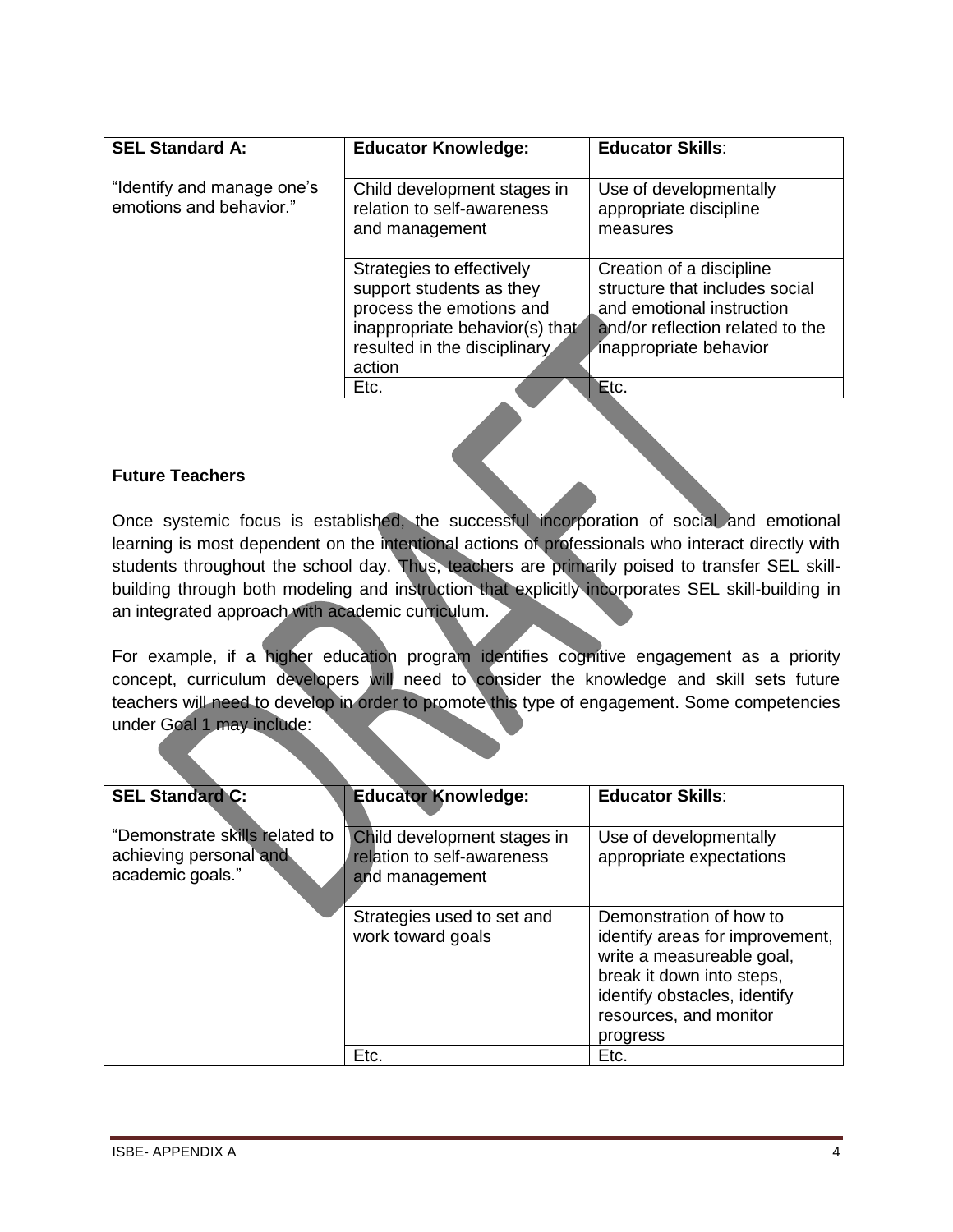## **Future Pupil Support Personnel**

In addition, pupil support personnel (counselors, social workers, psychologists, etc.) must not be overlooked as key contributors to this shared effort. These professionals can play a key role in modeling and teaching SEL competencies for students as they may have enhanced training and experience working with students experiencing social and emotional challenges. For these same reasons, pupil support personnel may also be utilized as a resource informing professional development efforts to increase and monitor SEL awareness and knowledge, skills, and attitudes among staff. Pupil support professionals may be utilized as staff mentors in this regard.

For example, one common barrier to learning is truancy. Pupil support personnel are often asked to develop programming to reduce truancy. Students are truant from school for various reasons; however, developing social and emotional skills can significantly reduce absenteeism. If truancy is a priority concept, curriculum developers might consider building pupil support personnel's capacity to provide interventions that promote the development of all 3 SEL goals. For instance, the knowledge and skills that pupil support personnel may need to support Illinois SEL Goal 3 include:

| <b>SEL Standard B:</b>                                          | <b>Educator Knowledge:</b>                                           | <b>Educator Skills:</b>                                                                                       |
|-----------------------------------------------------------------|----------------------------------------------------------------------|---------------------------------------------------------------------------------------------------------------|
| "Apply decision-making skills<br>to deal responsibly with daily | Decision making strategies                                           | Model decision making<br>strategies                                                                           |
| academic and social<br>situations."                             | Societal pressures that<br>interfere with healthy decision<br>making | Facilitation of the identification<br>of societal pressures that<br>interfere with healthy decision<br>making |
|                                                                 | Community resources to<br>support healthy decision<br>making         | Facilitation of the identification<br>of community resources to<br>support healthy decision<br>making         |
|                                                                 | Etc.                                                                 | Etc.                                                                                                          |

### *Section 3: How can social and emotional learning be integrated into curricular planning?*

Upon identifying target concepts and audiences, curricular design teams may survey what relevant social and emotional content already exists within the curriculum, in order to determine how this could be enhanced and/or expanded across various learning venues. Certainly, courses in traditional formats may be enhanced or created to ensure conceptual emphasis on topics related to social and emotional learning. Priority conceptual themes may comprise entire courses or series of courses, and/or be integrated as conceptual threads throughout multiple courses.

Alternative course formats also pose a range of possibilities. For instance, courses that are completely online or blend online and face-to face components may provide a distinct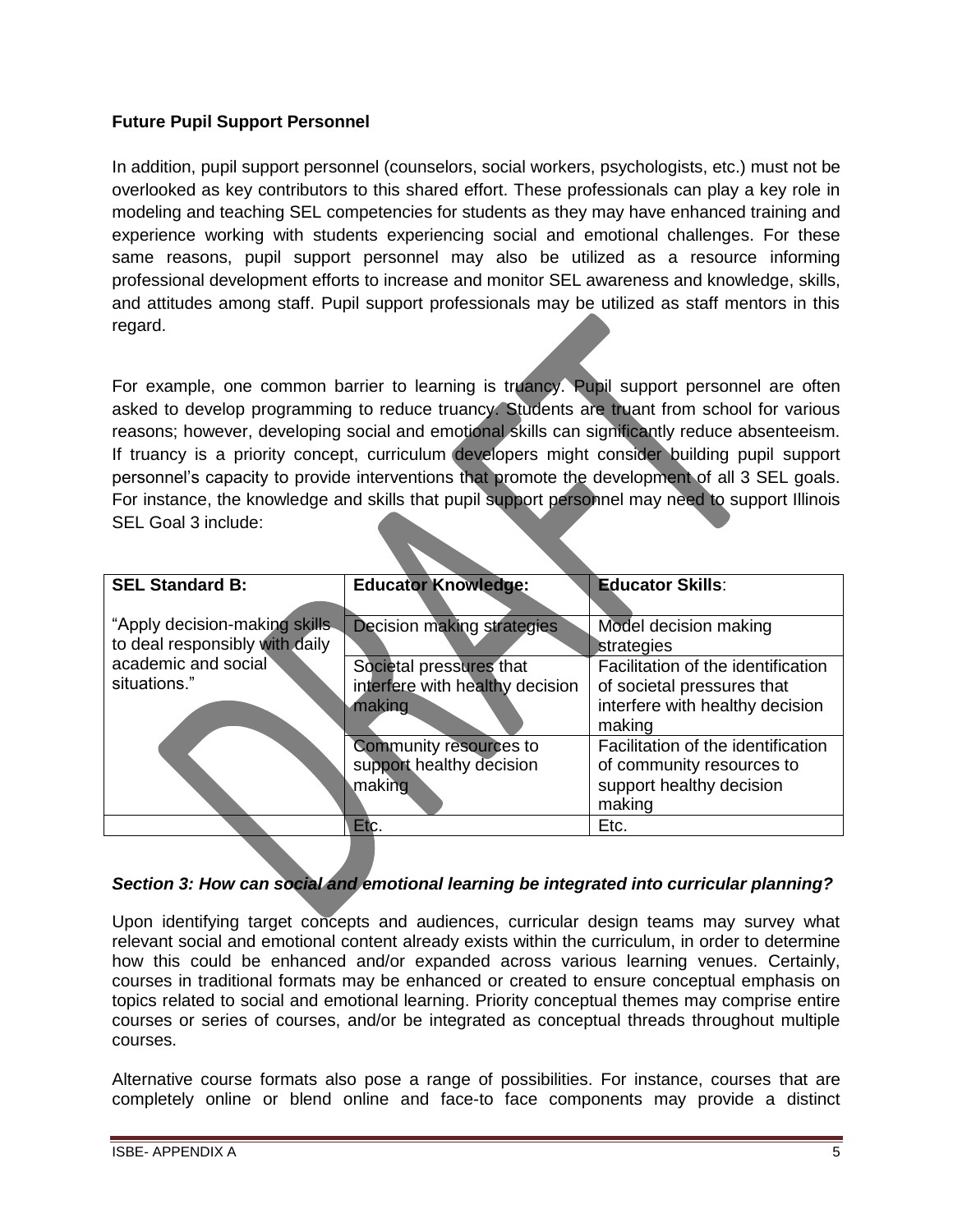opportunity for highlighting the unique and contemporarily significant social and emotional considerations related to teaching and learning in virtual environments.

Below is an example of instructional strategies that promote a skill in various learning venues:

| <b>SEL Standard:</b> | Face to face course: | Online/blended course:   | Field experience:         |
|----------------------|----------------------|--------------------------|---------------------------|
| "Use                 | Provide              | Provide opportunities    | Provide opportunities for |
| communication        | opportunities for    | for students to practice | students to practice      |
| and social skills    | students to practice | providing written        | providing constructive    |
| to interact          | using appropriate    | feedback that is         | feedback both verbally    |
| effectively with     | verbal and           | constructive in tone     | and in written form in    |
| others."             | nonverbal            | and content in an        | regard to student work.   |
|                      | communication in     | online discussion        |                           |
|                      | group discussion.    | forum.                   |                           |
|                      | Etc.                 | Etc.                     | Etc.                      |
|                      |                      |                          |                           |

As candidates advance through a progression of diverse learning experiences, they should also build in scope and content related to social and emotional learning. Infusion in all stages of the educator candidate's preparation supports an increasing development of social and emotional competencies in line with other professional skills and provides opportunity to apply what is learned in real-life field scenarios. These first-hand field assignments, progressing from early observations to student-teaching or internship experiences, should contain evaluative opportunities focused on challenges and successes related to the promotion of SEL goals and reduction of barriers to learning. Student teachers may be required, for instance, to clearly articulate attempted strategies and lessons learned in this regard.

In addition, there are numerous opportunities for curriculum developers to strategically facilitate activities that can address multiple SEL Standards and simultaneously develop knowledge and skills in other content areas. For example, to address the ELA Common Core Standards a professor might assign groups of students to review a research study on the impact of teachers' cultural biases on student learning. Prior to the assignment, the professor establishes, with the class, norms for group work (SEL Goal 2, Standard C). Then, students are not only asked to "delineate and evaluate the argument and specific claims in a text, including the validity of the reasoning as well as the relevance and sufficiency of the evidence" (an ELA Common Core Anchor Standard for Reading), but to self assess their own biases (SEL Goal 1, Standard B and Illinois Professional Teaching Standards, Teaching Diverse Students, Knowledge Indicators- the competent teacher F), develop related individual and group learning goals (SEL Goal 1, Standard C) and discuss professional learning opportunities with the group (SEL Goal 1, Standard B). The activity can expand further and evolve into a student-led learning community, giving the future teachers opportunities to practice multiple standards across ELA and SEL. It is important to note, that the professor brings explicit attention to each activity and the various standards being addressed prior to the development of a student-led learning community.

Last, research supports the premise that students best develop social and emotional knowledge and skills in a school context when those same competencies are consistently and intentionally modeled by teachers, administrators, and pupil support personnel. The same truth is evident on the post-secondary level. Thus, as the cultivation of SEL skills in pre-K through  $12<sup>th</sup>$ -grade students is enriched by the modeling of SEL competencies by their educators, the cultivation of